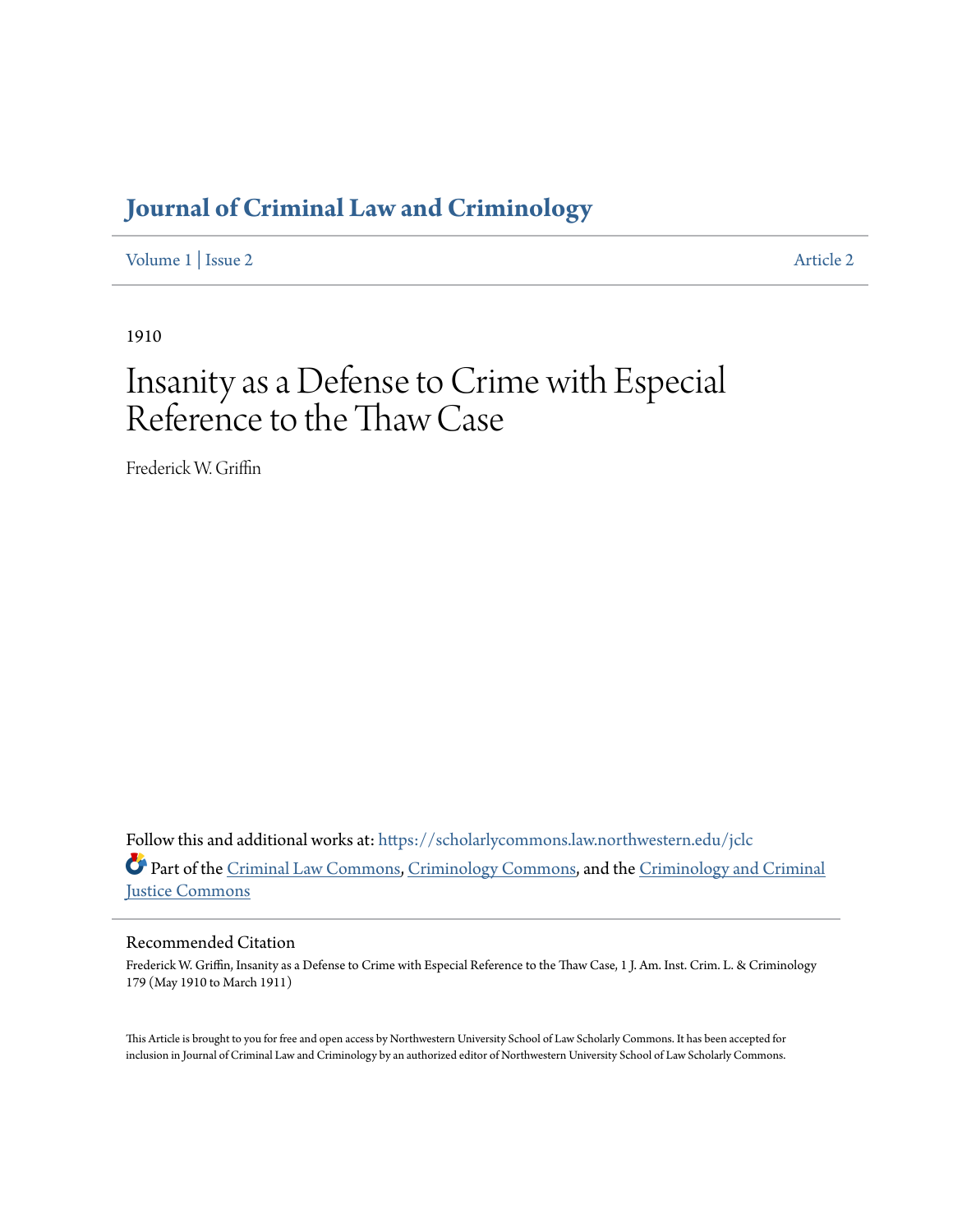# INSANITY AS A DEFENSE TO CRIME: WITH ESPECIAL REFERENCE TO THE THAW CASE.

### FREDERICK W. GRIFFIN.<sup>1</sup>

The notorious Thaw case has now, for upward of two years, abused the public ear, outraged the public decency and cost thousands upon thousands out of the public funds. It has grown excessively fatiguing and, certainly, any attempts to revive a flagging interest in it ought to be visited with general disapproval. But we are assured, and rightly assured, by Judge Pryor in the public prints, that there is, to borrow the phrase of the weather bureau, "No relief in sight"; since Thaw, at any time he may see fit, can renew his application for freedom and rehearse the whole tedious detail over again, repeating his attempt until he is successful or death comes to his or our relief. This being so, he will, perhaps, succeed, for the people's patience will break down finally under insistent clamor; and that will be yielded to importunity which to justice has been denied. In this posture of affairs, a well-meant effort to chase away this nightmare—to suggest such changes in our practice and our laws as will save us from the same interminable consequences in future similar cases—ought to be considered as standing on a different footing from that on which rests a proposal to rehash the case itself and should be entitled to a more respectful reception.

In almost every jurisdiction, the law relating to insanity as a defense to crime will be found, I believe, to be in a more or less confused condition; in general, not susceptible of being expressed in terms of scientific precision, and losing itself, at critical points, in meaningless or vague phrases. The principal causes of this unsatisfactory state of the law can be, I think, briefly indicated.

#### I.

Our first inquiry is, by what right does society deal with crime at all? It cannot be denied, I presume, that, as a matter of historical fact, every system of punishment, every code of pains and penalties, has been produced by two agencies, to a certain extent irreconcilable with each other. The first is the sense of the

13

**<sup>&</sup>quot;Of** the New York City Bar.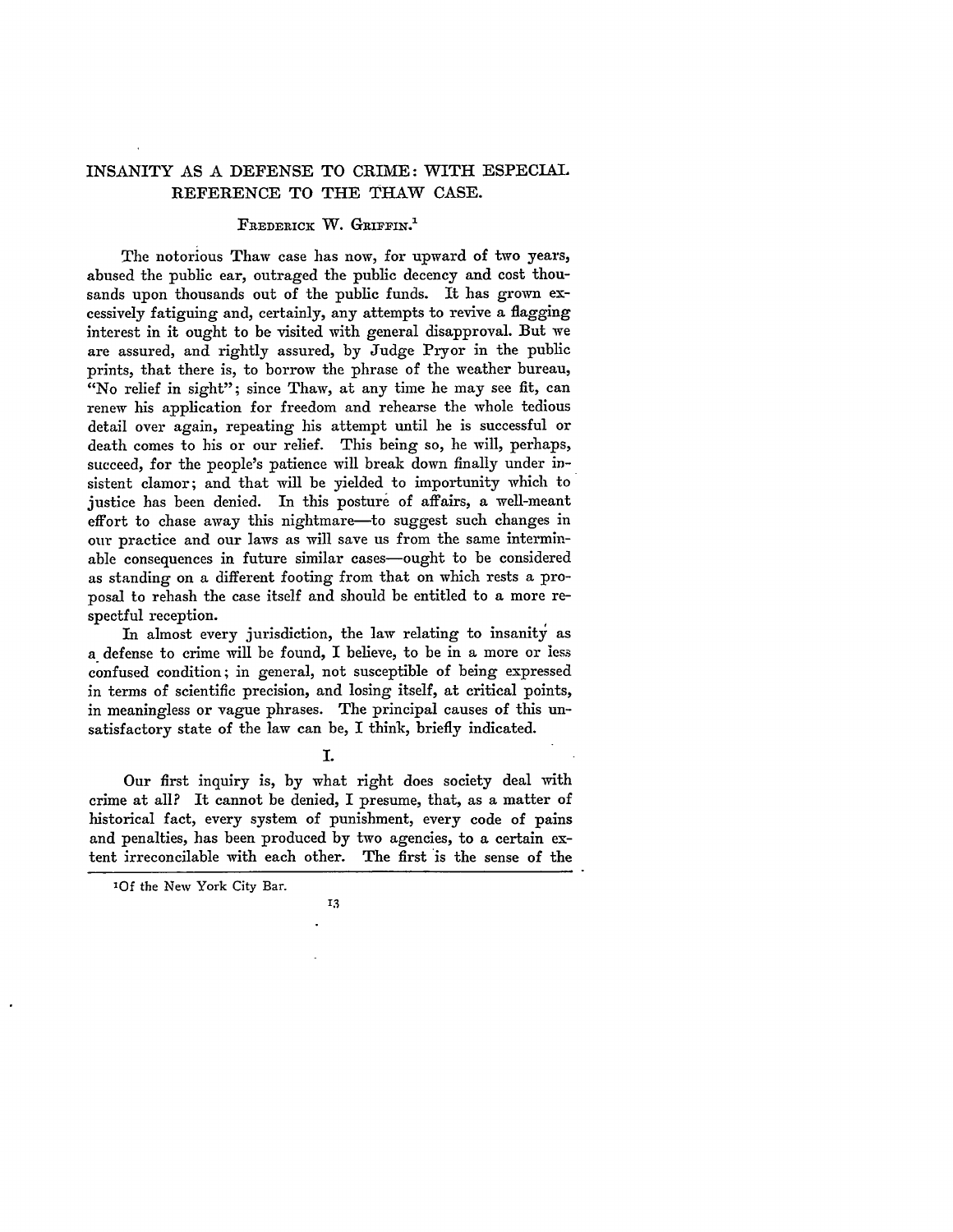necessity which exists (and is felt by every society to exist), for the punishment of certain kinds of human action-varying of course with varying conditions. This is the reason, and, as I shall herein claim, the only reason why society has the right to punish crime. IBut though the only reason for the right, it is not by any manner of means the reason which solely explains every penal code that has ever existed among men. Another cause there actually is, and this is the desire, or the passion of revenge, moving society, moving aggregate bodies just as it moves the individual members of them. How far is this desire for vengeance to be justified? Theoretically, as I think, not at all, and if theoretically not at all, practice ought to conform with theory as far as possible. Unfortunately, however, some portion of this element must, in practice, still continue to exist in every system of pains and penalties. As long as the multitude, and the men composing it, have passions, the existence of those passions must be recognized by the legislator; and those offenses-of which there are always some-which stir organized society, as they stir the individual, with hatred and a sense of outrage, must continue not only to be punished, but avenged. Otherwise, resort will be had by this or that individual to self help; society will be, *pro tanto,* disintegrated by the process; dissatisfaction and disaffection will disturb its placid surface, and the confusion and disorder which legislation is instituted to prevent or allay will be brought about not by theoretical justice, but the practical unwisdom of the lawgiver.

After all is said, however, the passion of revengq is no rational basis, in whole or in part, on which to rest a system of punishment. It never should be admitted as an element, except as a necessary concession to the brutal instincts and tendencies of men. Any system founded on reason must omit it, as far as possible, under existing conditions. Now what connection has this element of revenge, which we recognize as actually existing in every penal code. with the question of the punishment of the criminally insane? It has, in my judgment, everything to do with the causes which have produced our popular and legal notions on the subject. We are merely called on to comtemplate the reverse of the picture. If vengeance is the end to be attained by the criminal law, if it is, in other words, an emotional code, those of us who are demanding a murderer's blood, for instance, out of passion, feel, if we are fairminded, that we ought not to glut that vengeance on one who is irrational-who knew not what he did. The prisoner therefore is to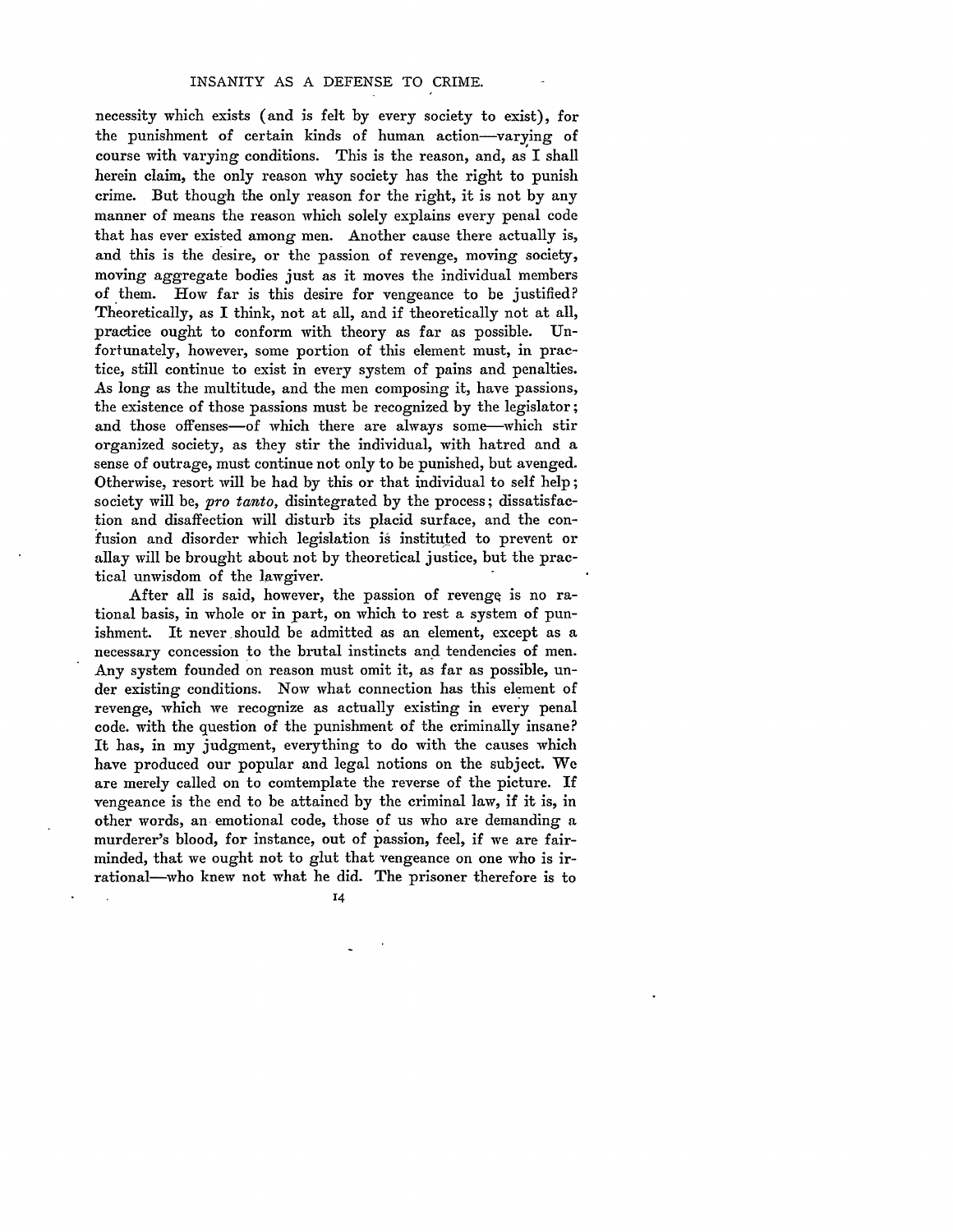### FREDERICK W. GRIFFIN.

be spared by the operation of that same passion which at one time clamored for his punishment. This incoherence of view is characteristic of the method, which deals emotionally or sentimentally with subjects susceptible of being reasoned on.

We ought, therefore, to found our punishments on the true reason of the right and to punish nothing which does not have 'the tendency to obstruct the pursuit of society's legitimate objects. Certainly, society has the right to prevent, if it can, the occurrence of those acts which, if generally acted on, would result in its own dissolution. No higher right can be claimed for corporate action than this. If society cannot do this, it can do nothing. Of such offenses, murder is undoubtedly one. It must be prevented, if possible; at least it must be minimized. And this must be done **by** punishment. The objects of punishment are twofold: *"Ut poena ad paucos, metus ad omnes perveneat."* First, it operates in respect of the individual, to prevent a repetition by him, at least, of his offense. Secondly, it operates as a deterrent to others by way of example or warning.

Now, the punishment for murder has always been and by right ought to be rigorous. It is easier, in all things (including murder), to do a thing the second time than it was to do it first. Remembering this, society does not fulfil its duty to itself and its members if it allows the possibility of a second murder by the same individual. Capital punishment may or may not be justifiable. It is the usual penalty in civilized states; and has obviously one great advantage over all other suggested modes. It effectually accomplishes the first of the -above-named objects: in respect of the individual, no repetition of his act is possible. Of no other conceivable method of punishment can this be said; but as the advocates of those other modes promise the same certitude, the distinction is not important here.

### **II.**

But however punished-the sole object of punishment being the safety of society and its individual members, and the method adopted being the most efficacious for preventing a recurrence of his act-let the punishment for murder be meted out to the murderer, especially, I was going to say, if he is insane. If a man commits a murder for gain, out of jealousy or of lust, we can, to a certain extent, prognosticate the probabilities of his committing another murder. We at least can guess that he will not repeat his act unless gain is in sight or his passions or instincts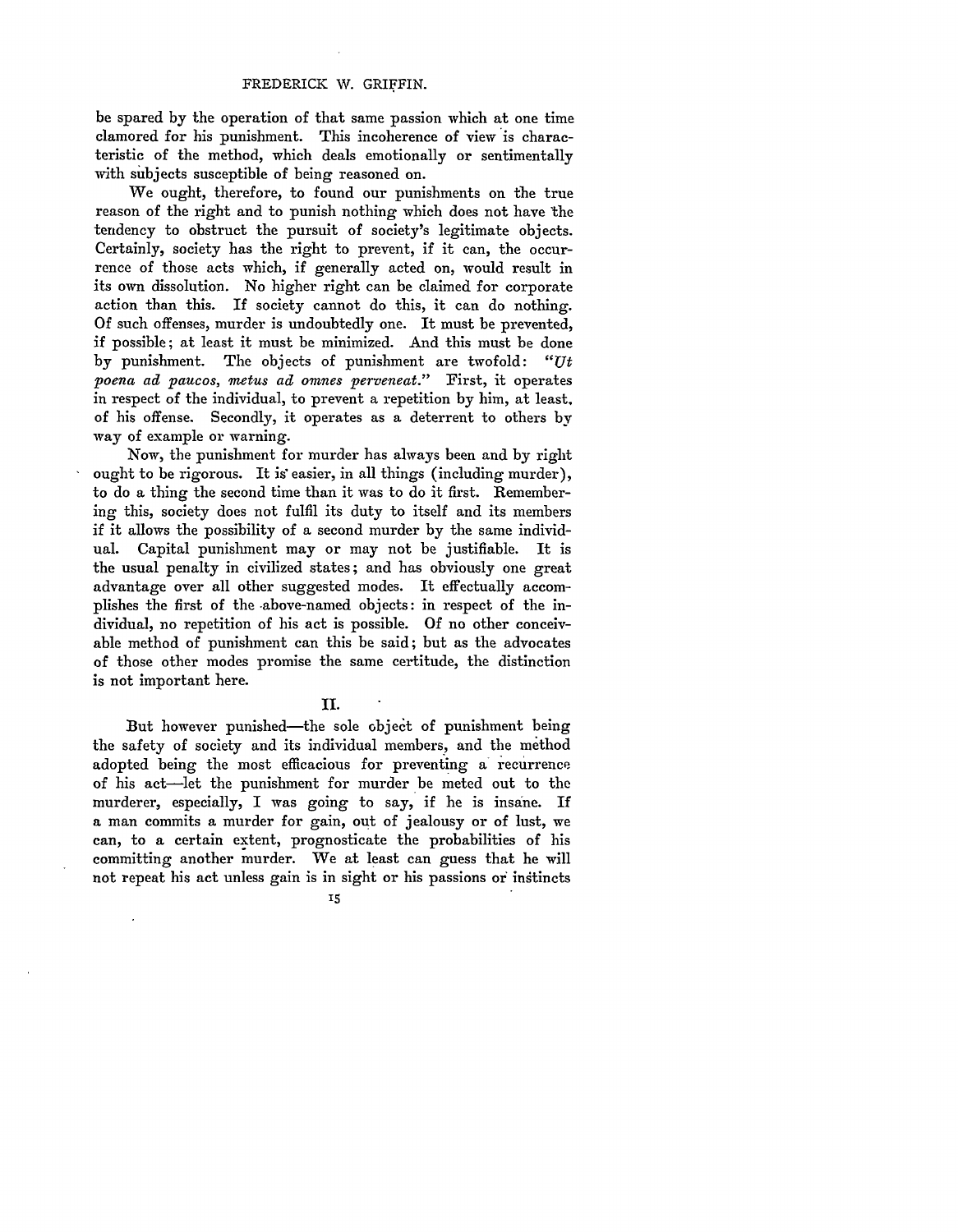are again aroused. In other words, in respect of the sane murderer, he is not motiveless, he is actuated by impulses which we can understand. But who can predict the waywardness of the insane? Take an undoubted case, by way of example. A gentleman is mentioned in the books who was under a delusion that his victim's head was an ostrich egg-perhaps not a very unnatural delusion, after all-and he cracked it open with an ax, though why he should have deemed it his duty to crack the ostrich egg, I do not know. Now, he was insane-which is another way of saying that he will repeat his experiment when under the influence of the same delusion. If he bad been sane, if his delusion was a mere mistake, I can understand why he should be acquitted. He is not likely to make the same mistake again; he may take to studying conchology. But who can foretell the recurrence of the delusion-who can say when the dreams of its possessor will not be peopled with ostrich eggs and eventuate into another nightmare of murder? This illustrates what I mean. Society is never safe with the insane murderer at large. Indeed, it never imagines itself safe except in those cases where, however it may seek to delude itself on the subject, it really doubts the insanity. In plain cases of undoubted insanity, it never hesitates. Take Holmes' case as an example. He murdered some thirty or forty persons, more or less. Was he insane? If language has any meaning, no one can doubt it. But this, it is said, is homicidal mania, and this is no excuse for crime. Why not? Homicide for homicide's sake cannot be permitted. I agree. But surely one who murders, with no motive but the lust of killing, is as insane, to say the least, as the man who has a definite motive otherwise, sufficient for himself but not recognized by the law; and this will be so, as long as we continue to perceive that the whole is greater than a part.

It may be thought that the punishment of the criminally insane has no tendency to deter others from imitating these offenses; and, in theory, this may be so. Practically, however, let it be understood that insanity is no defense to murder, and I do not believe that any single pronouncement will go so far to diminish crimes of that character. This is of course only another way of saying that I do not believe in the *bona fides* of the plea of insanity in the majority of murder cases.

I would, therefore, punish murder with the sole view of protecting society. I would hew to that line, let the chips fall where they may. I would eschew all ideas of vengeance, whether the passion

*i6*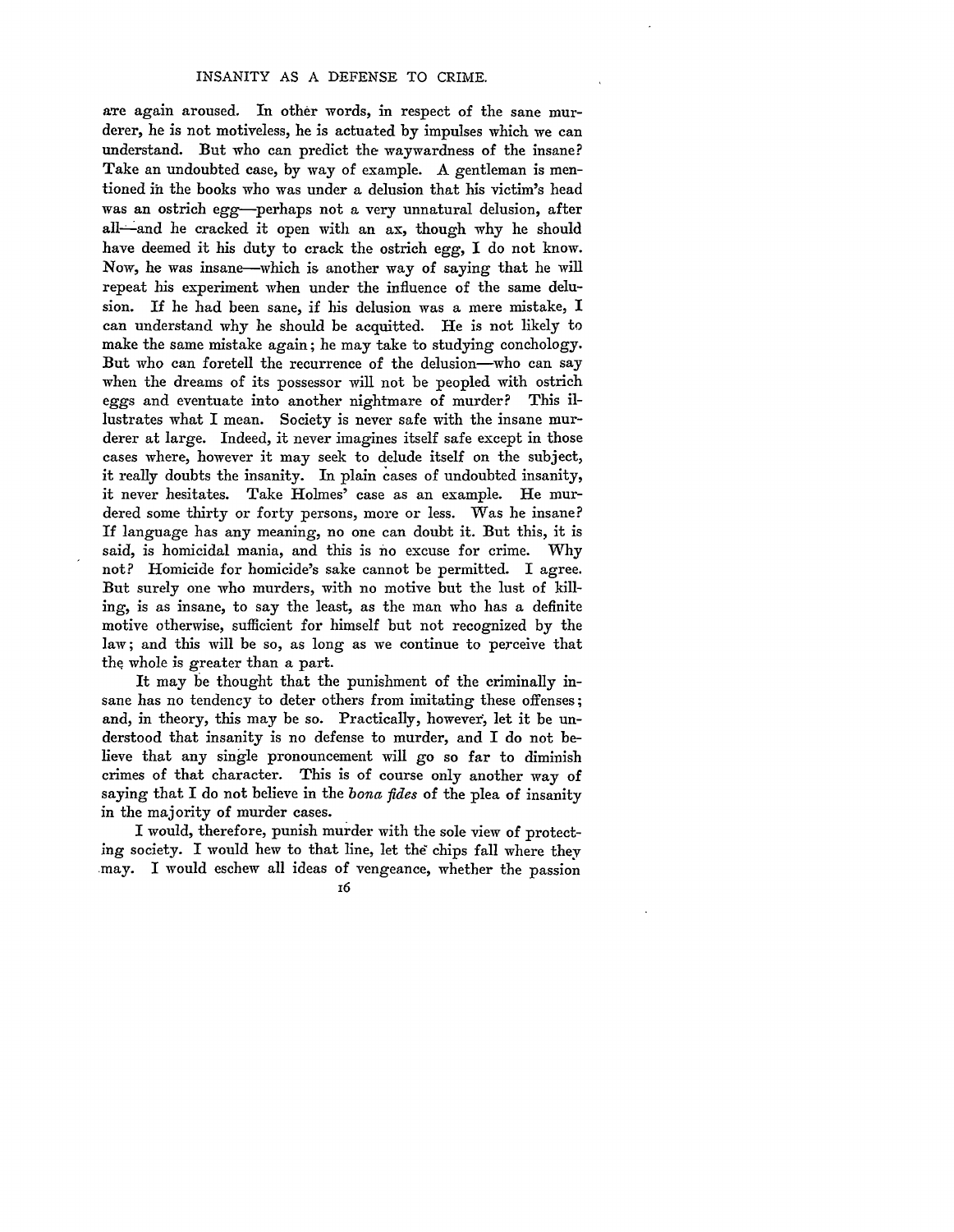undisguised and rampant, as in the hoarse voice of the multitude clamoring for blood or dignified or concealed with the refined disguises which are congenial with much current thought. Let us not try to emulate the Godhead in inflicting punishment on crime *per se;* let us not attempt to deal with crime as sin, that is, to inflict punishment on crime for any other reason than for our own protection or for the advancement of our own legitimate purposes here on earth. When analyzed, we shall perceive, that this is only one of the forms in which passion disguises itself and takes on a far-resounding nomenclature to conceal an ignoble thing. As such, it is expressly forbidden to us, "Vengeance is mine; I will repay, saith the Lord." For punishment on these principles our human capacities are singularly incapable. When we come to know all the antecedent facts and surrounding circumstnaces, so far as we can know them, of any particular crime-we have difficulty in condemning. Every lawyer feels that if he can make a jury understand **how** the offense came to be committed and to appreciate the motive which impelled to it, he has gone far on the road to an acquittal. Given the circumstances, says Goethe, and any man can be conceived as committing any crime. These circumstances in another, the finite mind can never perfectly or adequately know, but it can perceive enough shrewdly to suspect that Omniscience, unless it have a superhuman standard, cannot punish at all.

The tenderness with which we regard the criminally insane is an extension or survival of the superstitious reverence with which our barbarian ancestors regarded them. Every primitive people look upon the idiot with affectionate reverence and on the furious madman with awe. We are not, however, to continue to be bound **by** these amorphous traditions, when our reason assures us that our sympathy will be misplaced. Insanity may be caused in various ways. It may be caused, for instance, by an accidental blow on the head or may be the mysterious product of heredity-the laws of which are so little understood. But neither accident nor heredity nor causes of the like explain, as an almost universal rule, the homicidal maniac. A life of gross dissipation, an habitual indulgence in disgusting vices, have "confused the chemic labor of the blood and tickled the brute brain." This is the "wicked broth" which explains the insane murderer. Concerning it, one may well ask, as has been suggested, whether the insanity thus caused is not in itself worthy of death rather than an excuse for murder.

 $I7$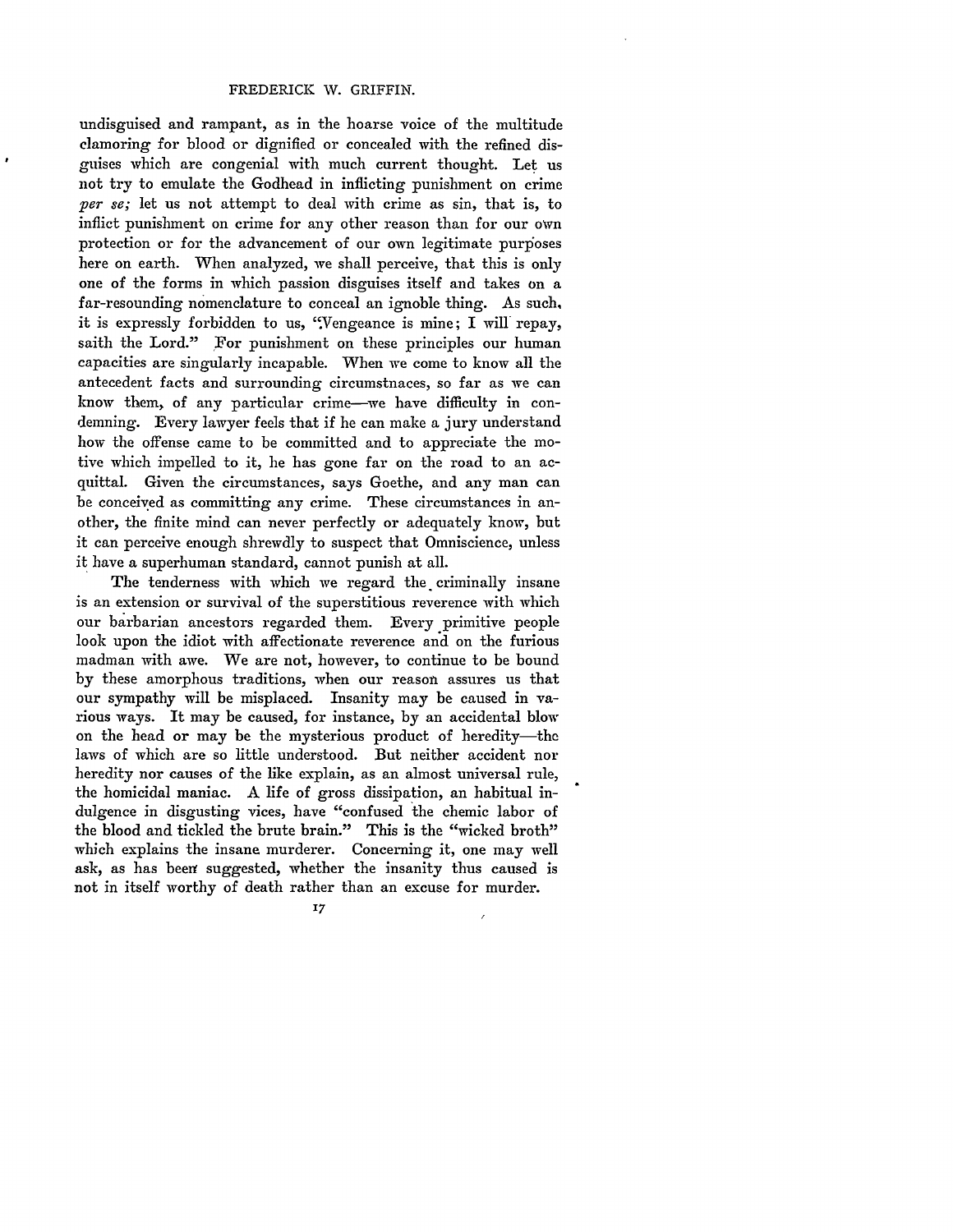### III.

But if we are still to .continue to treat insanity as a defense to crime, it is important that we ascertain what form and degree of insanity shall be thus treated. With the countless distinctions with which the medical profession are familiar, I do not think we are directly concerned. They are of use to those gentlemen in their science and may form the reasons on which they base their opinions. But it is for their opinions that they are summoned to the witness-box. However the insanity has been caused or however it is scientifically classified, the question which is important to us is, what shall be the test which shall distinguish the culpable from the guiltless? Let us begin at the beginning and admit that no one is completely sane; but between the average man and the insane murderer there is an enormous interval. How shall we bridge over that interval? What shall we give the jury as a test? It must be admitted, I think, that judges have very often "darkened counsel" rather than enlightened them by their words on this subject. There are differences, or shades of differences, in all the attempts that have been made. The subject cannot be exhaustively considered here; but the test often, if not usually-in part, at least-relied on, takes its origin from some expressions used by Lord Chief Justice Tindall in delivering the' answers of the judges to the questions propounded to them by the Lords in referenc to McNaghton's killing of Mr. Drummond, whom he mistook for Sir Robert Peel. I say, from some expressions employed, for I do not think, as I shall state further on, that they ought to have been torn from the context in which they occur. Those expressions are to the effect that, to find the prisoner responsible, he must be capable of distinguishing right from wrong and to know that what he has done is wrong; and to know the nature and quality of his act.

It is obvious that this test can be applied in such a way as to convict anyone except a congenital idiot; or in such a way as to allow a very considerable fish of the malefactor species to escape from the judicial net: and this would seem, on the surface of things, to be an objection to it as a working definition. Know right from wrong! According to what standards? No man commits a crime without what seems to him to be an adequate reason, a sufficient motive; in other words, a justification for it; and it isfar more rare than is imagined that a criminal ever afterwards comes to doubt that adequacy, independently of the punishment

 $\tau$ <sub>R</sub>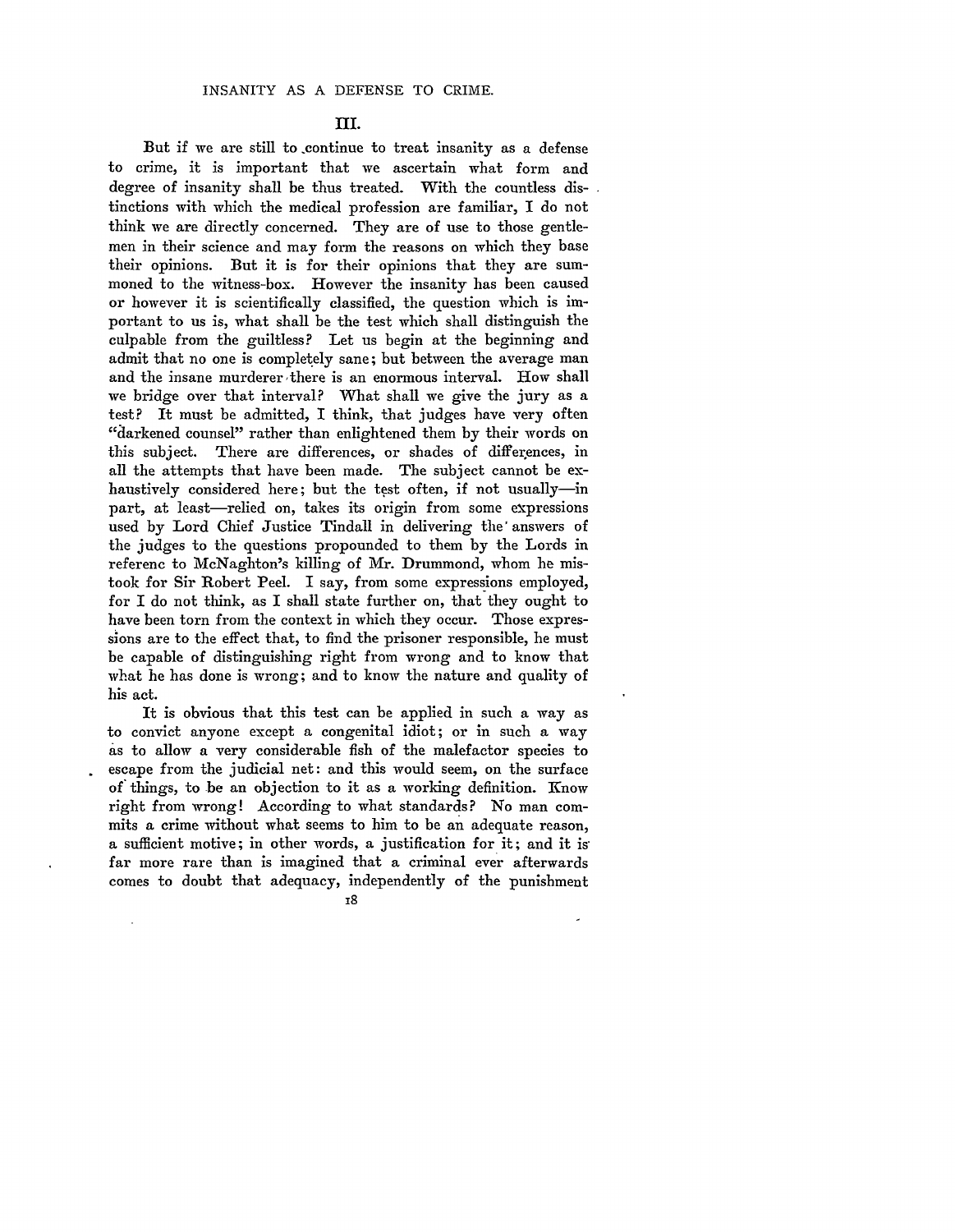which the law and social usage and the like inflicts upon him. Take from him his often-heralded remorse, his fear of legal punishment, the terrors of the Church, the panic caused by the rude histrionism of the "third degree," and I am persuaded you will find little left. No murderer in a deliberate way ever comes really to see that what he has done is particularly wrong. According to his own standard of right and wrong, therefore, he has done right. But by which of the standards recognized among us is he to be judged? Right or wrong by the law of God? There is no law of God that he recognizes. Are we to judge him by the standard which we recognize? That standard fluctuates according to our theological and social opinions. Freeman, the Pocasset murderer, believed that he was ordered by God to immolate his children and several individuals of the same sect agreed with him. He was adjudged insane, although he knew the difference between right and wrong in the. law of God as he understood it, and believed that he was doing right under that law. Do not many of us believe that a husband has a right under God to avenge his wife's dishonor in the blood of the adulterer; nay, do not some of us think that he is dishonored if he omits to do it? And concerning the nature and quality of his act, how he knows it. Some men have an acute realization of things and some an obtuse. It is all an affair of relation. What dullness of sense and memory shall constitute insanity?

Now, suppose we ask ourselves in all this confusion what, after all, we are trying to do when we try a man for murder? What law are we vindicating? The answer will go far, if I mistake not, to blow away these vague and loose phrases which make a pretense of defining which they disappoint and substitute for them a clear, well-defined and simple test, and one easily applied. We are trying him not because he has infringed upon the law of Nature or of Nature's God, nor because he has violated the law of the church or outraged the morals of the community; but because he has offended against the positive law of the state. If there is no positive law, common or statutory, you cannot punish him through the courts. As this is the reason why he is to be punished, is it not enough to ascertain that he knew his act came within it and was'thus forbidden? I believe that, in most cases, a ready and true answer could be returned to this question. The adoption of it as a test would go far to dispose of much dubiety. The appeal of Freeman to a higher law; the claim of Thaw that he

10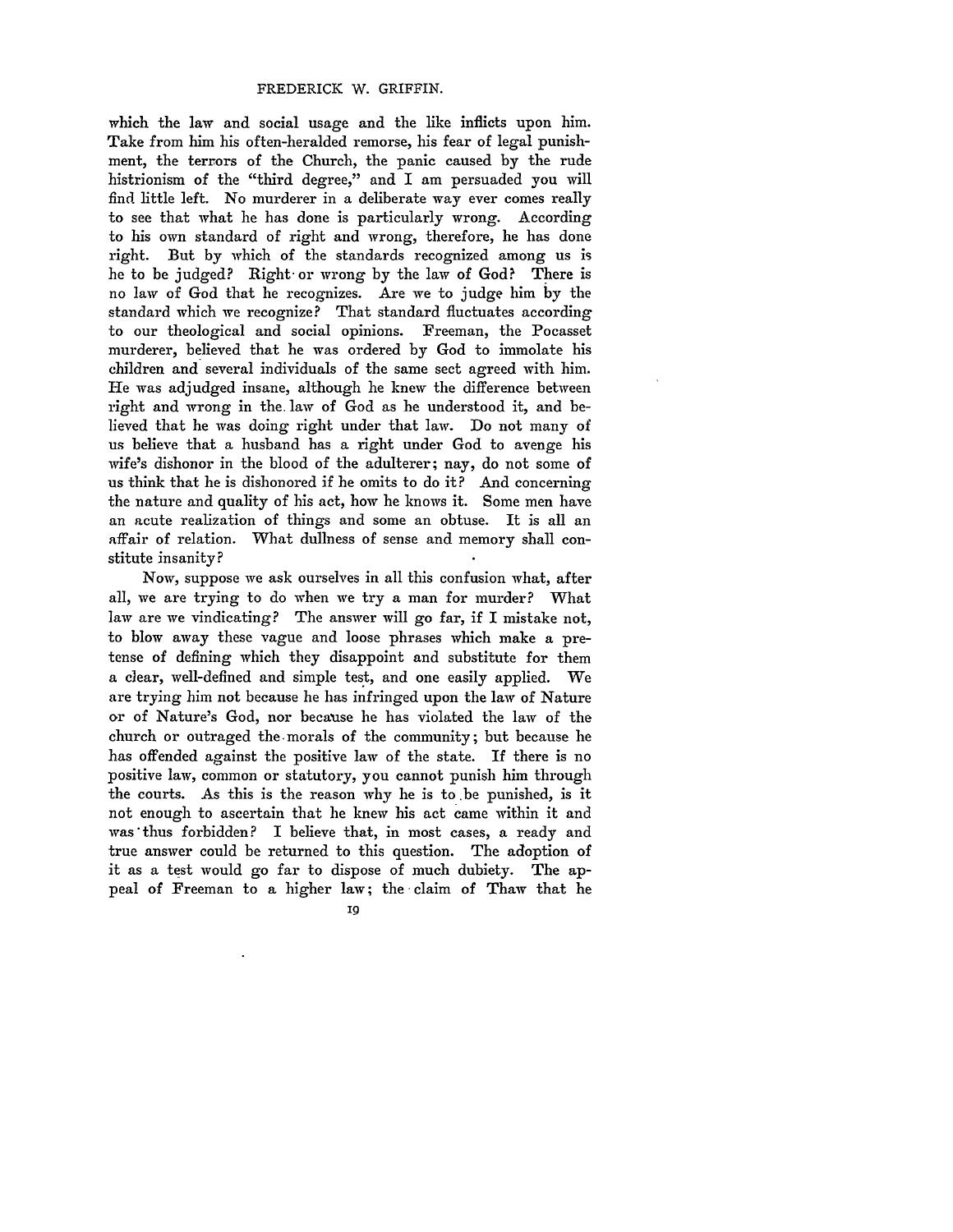#### INSANITY AS A DEFENSE TO CRIME.

was a self-constituted St. George, would go for nothing-which I think is their real value. Its adoption would go far, also, in my judgment, toward composing the traditional hostility between lawyers and doctors on the subject of insanity. The antagonism-like most antagonisms between sensible people-has had its origin largely in misunderstanding. Questions are asked the insanity expert without anything except a vague and indeterminate standard of responsibility being placed before him. Thus left at.large he naturally answers from his own point of view. He knows that every criminal is deficient mentally or insane-he knows that abominable wickedness and raving insanity are frequently one and the same thing; he knows that in the abstract man has no right to punish at all-and he answers the question out of his general notions, no one can say incorrectly.

I intimated above that Lord Chief Justice Tindall's language had not been properly understood. Indeed, I have said nothing which this celebrated opinion does not justify. When he says right or wrong, he means right and wrong in law. The fluent language is limited expressly by him toward the end, to "right and wrong according to the law of the land." We have, therefore, once been in the right path, but, misled by a partial reading, we have wandered far astray. Another point discussed by this opinion, directly involved in the Thaw case, is that of insane delusions. The law on the subject is succinctly and correctly stated. I shall not exceed the limits of this great authority in what I shall say hereafter.

#### IV.

Having discussed the foregoing considerations, let us now see how the Thaw case was actually managed. It will not of course be imagined that in what I say I am censuring any particular individual. It is the state of the law and the practice under it that I think are open to improvement.

The main facts of Thaw's case are indisputable. A young man, born rich, accustomed to enjoy all that money can control, naturally induced to believe in its omnipotence, had taken a soiled dove under his protection and finally had made her his wife. His victim, White, had been beforehand with him-with what kind and degree of moral turpitude we need not stop to inquire-but we will assume that Thaw honestly believed the lady's story to the effect that White **by** the aid of drugs had at first committed a rane upon her, a virgin up to that time, although she admitted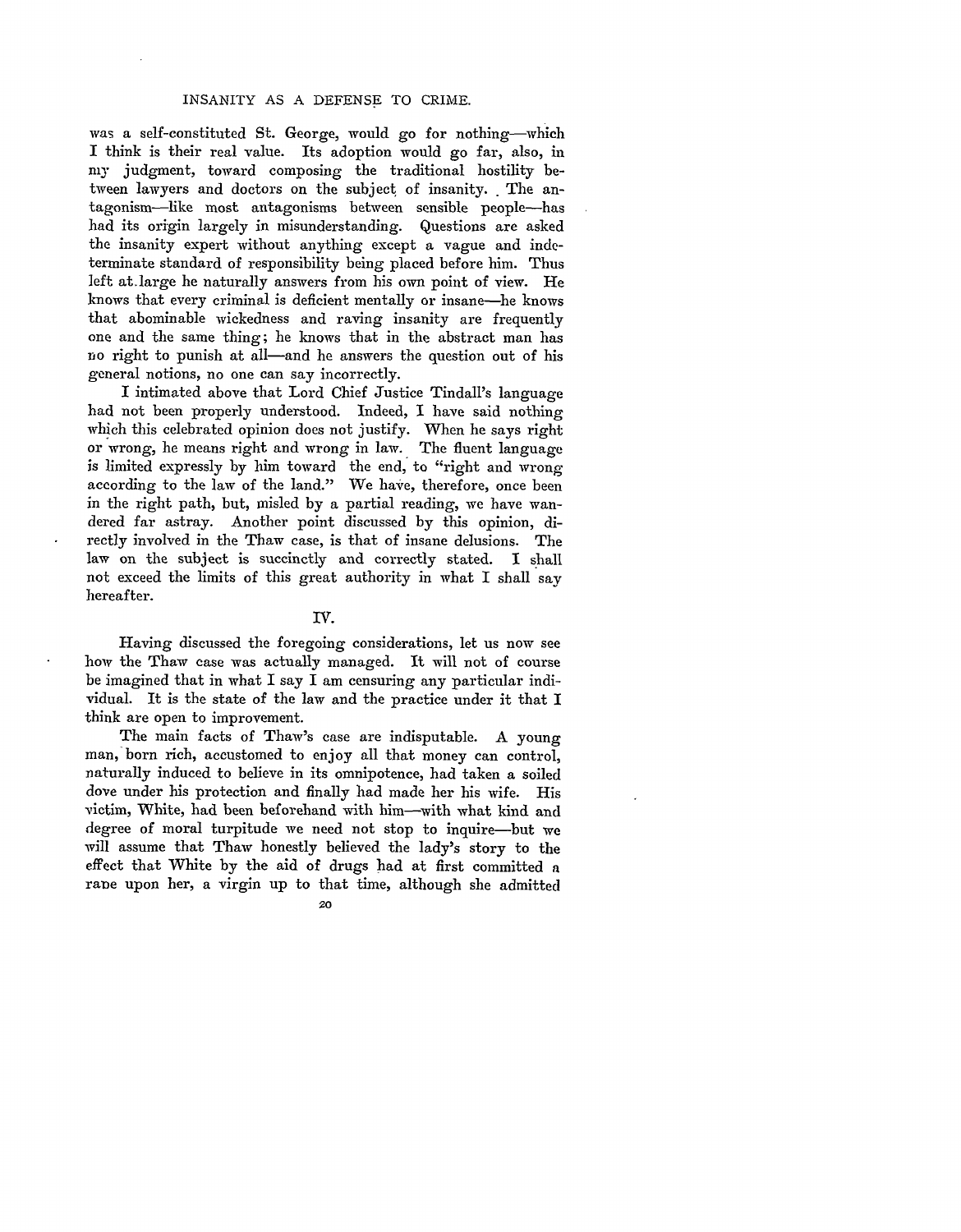that afterward she had maintained voluntary illicit relations with him. Admitting the truth of this account-for, in admitting that Thaw believed it, we, for our purposes, imply its truth-we yet cannot admit that it justified a homicide in law. If all this were so, Thaw had no lawful right to kill. Nor do the other circumstances alleged to have entered into his mind, either alone or in connection with the other facts of the case, give him this right. Those circumstances, if true, establish that White was a moral monster and that his dealings with Thaw's wife were not sporadic incidents or accidents in his life, but merely facts of the general scheme of it. I think we can all agree that a person of this description is, to use Macduff's expression, "not fit to live." But there is and can be no doubt that the law does not and cannot recognize Thaw's right to be the executioner. He was not then married to his wife and bore to her no relation and owed to her no duty which the law recognized. Any member of the community could show as valid a warrant as he. Moreover, if White were so monstrously perverted as is charged, he was clearly as insane as ever Thaw was when he killed him, and, if I mistake not, in the same way and 'from the same causes.

Assuming, therefore, Thaw to be a free moral agent, by law he had forfeited his life. The character, or want of character, of his victim, as above described, certainly abates somewhat the natural "horror at his taking off." Indeed, on this hypothesis, in one way-the sentimental way of looking at it-Thaw had done a service to society. But the courts have no right to be sentimental, and when they undertake to be so, they do an enormous amount of injustice alternately to the public and its victims. No one who has grasped the fundamental notion involved in the very definition of law, that it is general, can doubt that its nature forbids particular individuals from engrafting exceptions on it.

**,** How then is the case so to be dealt with that society's paramount interest in the supremacy of the law can be vindicated and yet ,that the particular circumstances, assuming Thaw's good faith, may operate in extenuation or mitigation of his offense, so far as they ought, in his favor? Theoretically, I have no hesitation in saying-by his conviction by the courts of law and by the well-considered and well-conditioned exercise, if thought fit, of executive clemency. Practically, however, I admit that there is another way, not expressly legalized, that I know of, but undoubtedly implicated in the very constitution' of our trials. Without

2I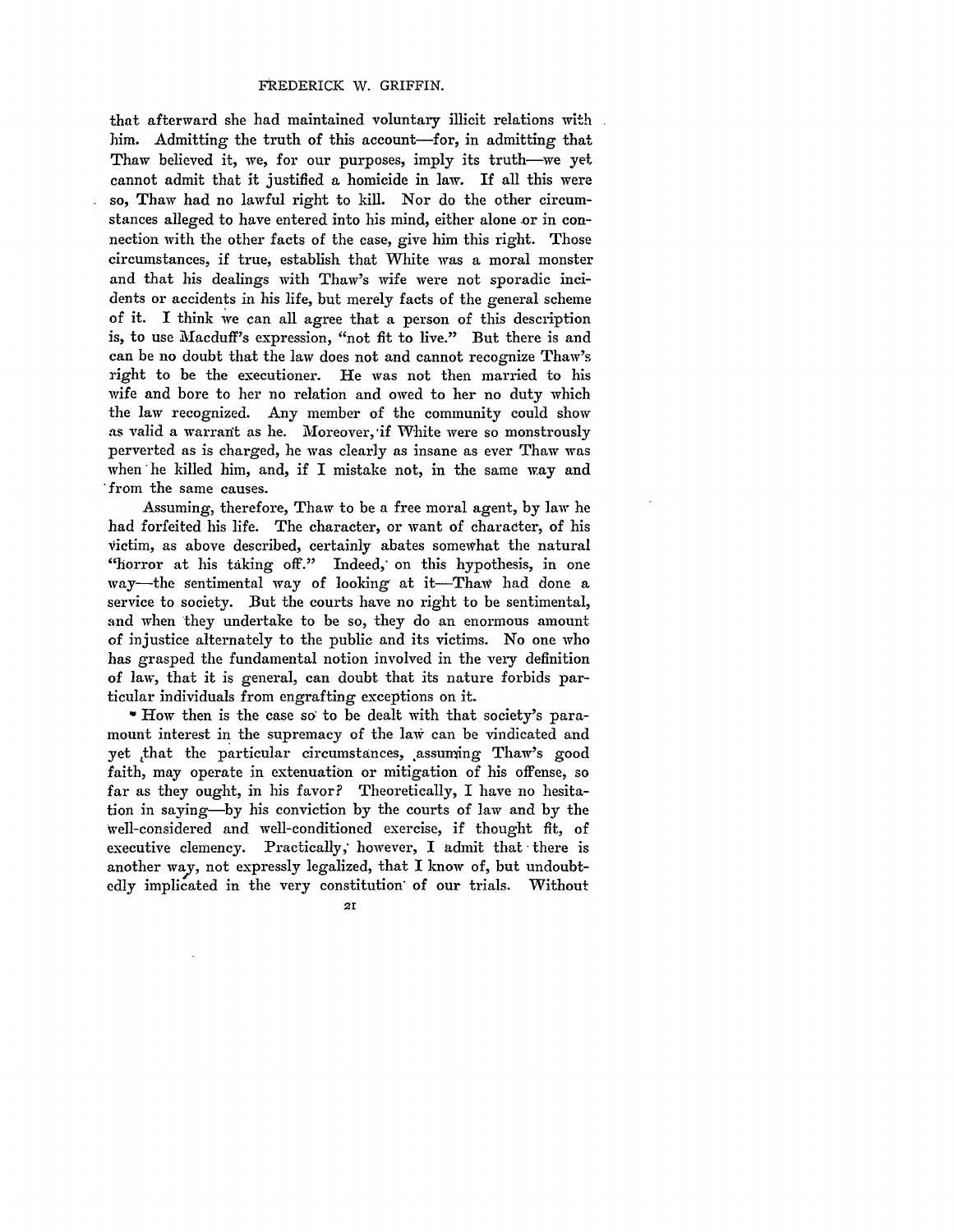troubling themselves, perhaps, to give a logical reason for their action, perhaps conscious of their inability to do so, juries do, in every man's experience, exercise the actual, if unjustifiable, power which they possess and mitigate the rigors of the law by refusing to convict. There is this to be said in respect of their right: that. after all, they are to exercise a final responsibility. This responsibility in the clearest and most flagrant cases they always exercise with reluctance, and often, in other cases, as it seems to me, with reprehensible cowardice decline to exercise at all.

In the midst of the first trial, on the suggestion of the district attorney, the court appointed a commission of experts to determine whether the prisoner was then sane. The common law has always forbidden the trial as well as the conviction of an insane person; and most states, including New York, have enacted declaratory statutes on the subject. The question on such a suggestion is not, of course, whether the prisoner was insane at the time he committed the act charged against him, but whether he is. insane at the time of the trial, and there is no necessary connection, in the eye of the law, between the two periods. In other words, in law as well as in fact, the insanity may have come upon the prisoner since the alleged crime, or it may be a continuance of the same phase.

Admitting the law to be as I have stated, it was one of the misfortunes attending this ill-starred case that the application should have been made at the time it was. The commission, sitting pending the trial, composed of specialists, make up their report that Thaw is sane-that is, sane at the time of the trial, not necessarily sane when he committed the homicide. But the distinction in this case goes for little. That a man can be sane one minute before his crime and sane one minute after it, and insane at the moment of its perpetration, has been, indeed, in judicial annals, more than once declared; and this is manifestly the theory-admitting that it has coherence-upon which Thaw's application for release has been founded. Such a position ought, however, to be scrutinized closely. The commission thus sitting is more or less in a hurry while the main trial is awaiting the termination of their labors, and must have felt a temptation to deal with their duties perfunctorily. However arrived at, it reports that Thaw is sane. The trial proceeds. Now, suppose he had been convicted? Would not the appellate tribunal, sitting to revise this finding, feel that, perhaps, Thaw would have been acquitted on the ground of insanity if it had not been, not for this evidence (for the evidence on which the report was made was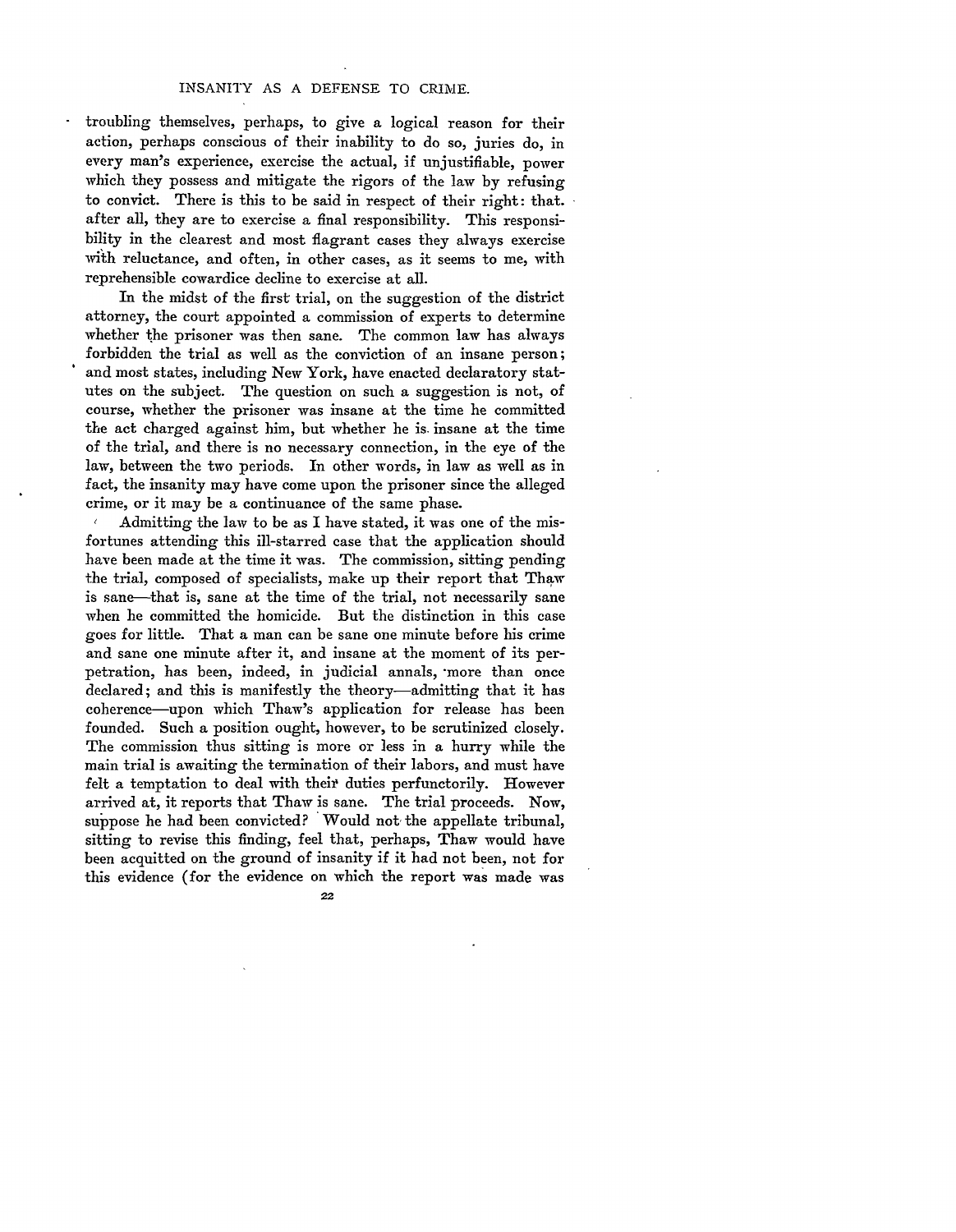not produced), but for this judgment of learned men on the subject? The effect of authority in matters of opinion differs in different individuals. There are some men of independent minds who seem to pay little or no heed to it; but the vast majority of men are, I think, simply overwhelmed by it. Practically, in this case, the jury would have been told that if they found Thaw insane, they differed from this body of high authority on the subject. If this would not have operated to reverse such a verdict, it would have been felt by all to be what I have called it-an unfortunate occurrence as it was managed.

At this first trial, though the law was plain, the astute counsel for the defense endeavored to free Thaw by an appeal to those general circumstances, manifestly immaterial as against the plain rule but cogent when addressed to the pardoning power which, as I have said, the jury actually possesses and sometimes rightly or wrongly exercises. In this they were greatly assisted by the absurd rules of evidence that the presiding judge felt bound by, which resulted in admitting a mass of testimony wholly irrelevant to the issue to be' determined, but of enormous influence looked at as appeals to mitigate the rigor of the rule. Indeed, one might have asked himself whether he were in the presence of a tribunal governed by the common law and was not rather in attendance on a French trial where "the wind bloweth where it listeth." The temptation which the situation furnished could scarcely fail to be taken advantage of by the defense. In fact, it was counsel's clear moral duty to take a fair chance for a clear verdict of acquittal, and a fair chance it was. Indeed, if it had not been for the astonishing display of vigor and acumen on the part of the district attorney-I say astonishing even to those accustomed to witness the displays of the extraordinary, if irregular, capacity of this remarkable man—it looks to me as though the attempt would have succeeded. The dramatic exhibition of the wife-seeking to withdraw to her own narrow shoulders the responsibility from her husband at any expense of womanly modesty and womanly shame-on the moment, to use the affectation of Addison's day, "captured the town." All of us would have acquitted her while under the spell of the occasion. Unemotional, indeed, must that man have been who could listen to the sad and sordid tale without his heart's becoming more or less liquid; who could contemplate unmoved the spectacle of this pathetic, fragile creature, standing in the crash of tragic circumstance, to which her little existence, her brief "pilgrimage of life" had thus far conducted. In the pyro-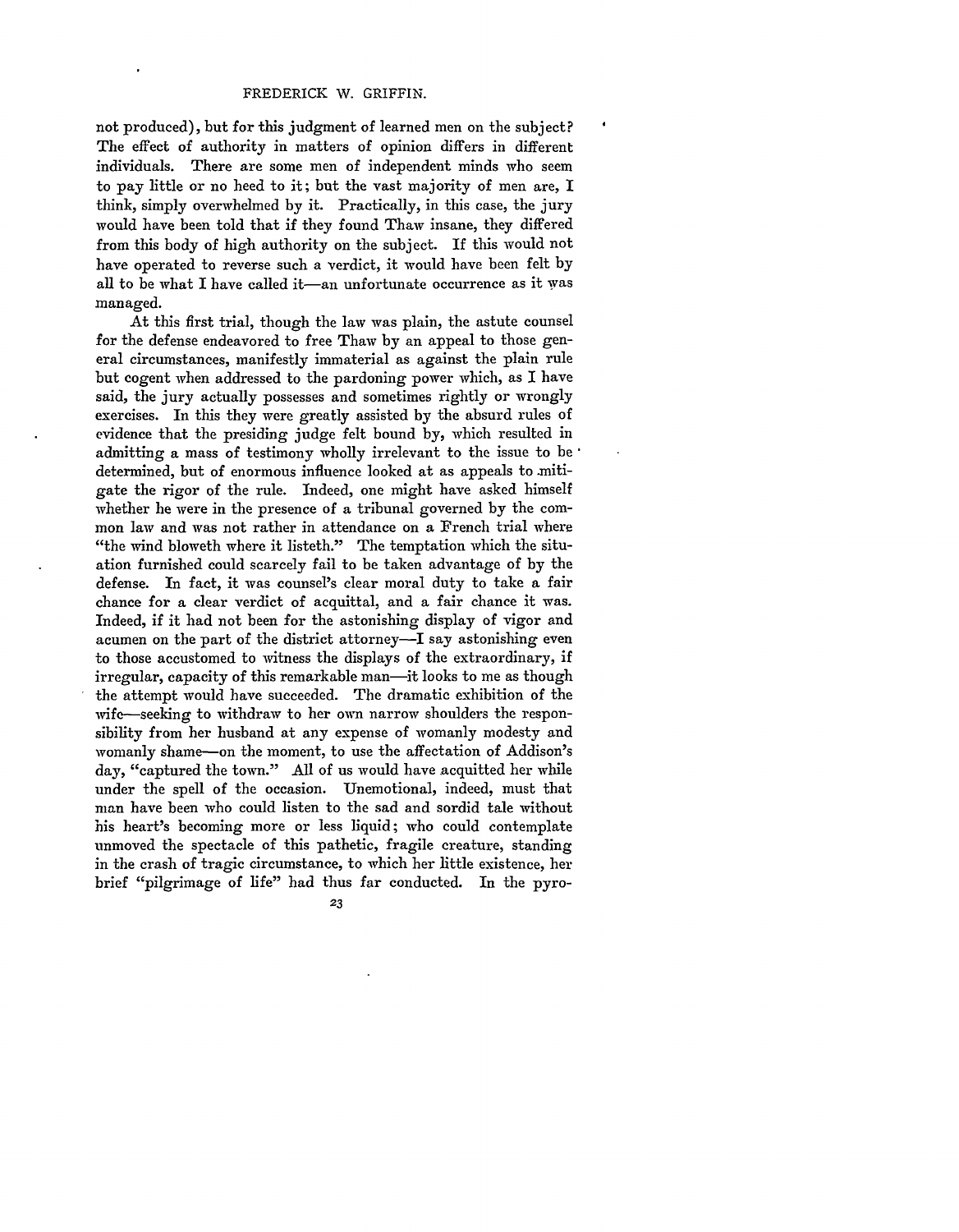#### INSANITY AS A DEFENSE TO CRIME.

technics of the courtroom we could all see fitfully this last product, this last victim of the Fates: the neglected childhood, the necessitous youth, not surrounded **by** the common safeguards which civilization is wont to cast around her daughters, her "madness of superfluous health," yearning as youth and health must ever yearn, for pleasure, misnamed happiness, her "fatal gift of beauty" alluring, and a certain playfulness and gracefulness of mind retaining the affections of men who, perhaps, meant her not altogether ill. In fine, we could all see and realize how every step had prepared for the next and how an inexorable fate, without conscious realization on her part, had resulted in this tempestuous explosion of brutal passion. She **had** been the mouse, the little *ridiculus mus,* who had heedlessly, almost joyfully, gnawed the net and released these lions of lust and jealousy, of revenge and of murder. Oh, we could all say something for her. But she was not on trial. The arguments brought out all the weakness of the case and enabled some of us to see how near we had been to making a mistake. The stage had been well set, the accessories skilfully combined, the principal performer had played admirably, but when it came to the argument the counsel who had done so well found himself paralyzed. The appeal had been to the emotions and he felt how powerless he was to state the case in terms of reason addressed to the intellect. The panic-stricken prisoner could produce a murder out of the delirious ingredients; but the husband who, in his wife's name and for her honor's sake, had fired the shot, showed **by** the exhibition he had allowed or coerced her to .make, how little of genuine manliness there was in him. He was a poor subject for his counsel's panegyric. It was a much bespotted, strangely bedraggled St. George who had emerged from his controversy with the dragons. And the best that his counsel could do was to escape in a cloud of words. But there was no complete failure; there was no disaster; and another trial was necessitated.

It was determined at the second trial not to attempt to repeat the experiment. It had been fairly tried, but it **had** failed. The known belief of the district attorney that Thaw was insane made the second trial almost a stipulated result. He was acquitted on the ground of his insanity. But on what evidence? On substantially the same evidence as that given at the first trial, only a different effect was sought to be given to it. Considering that the first trial had practically settled that the facts of Thaw's defense 'respecting White and others were true had failed to secure -his acquittal; the second trial proceeded on the theory that they were

ċ.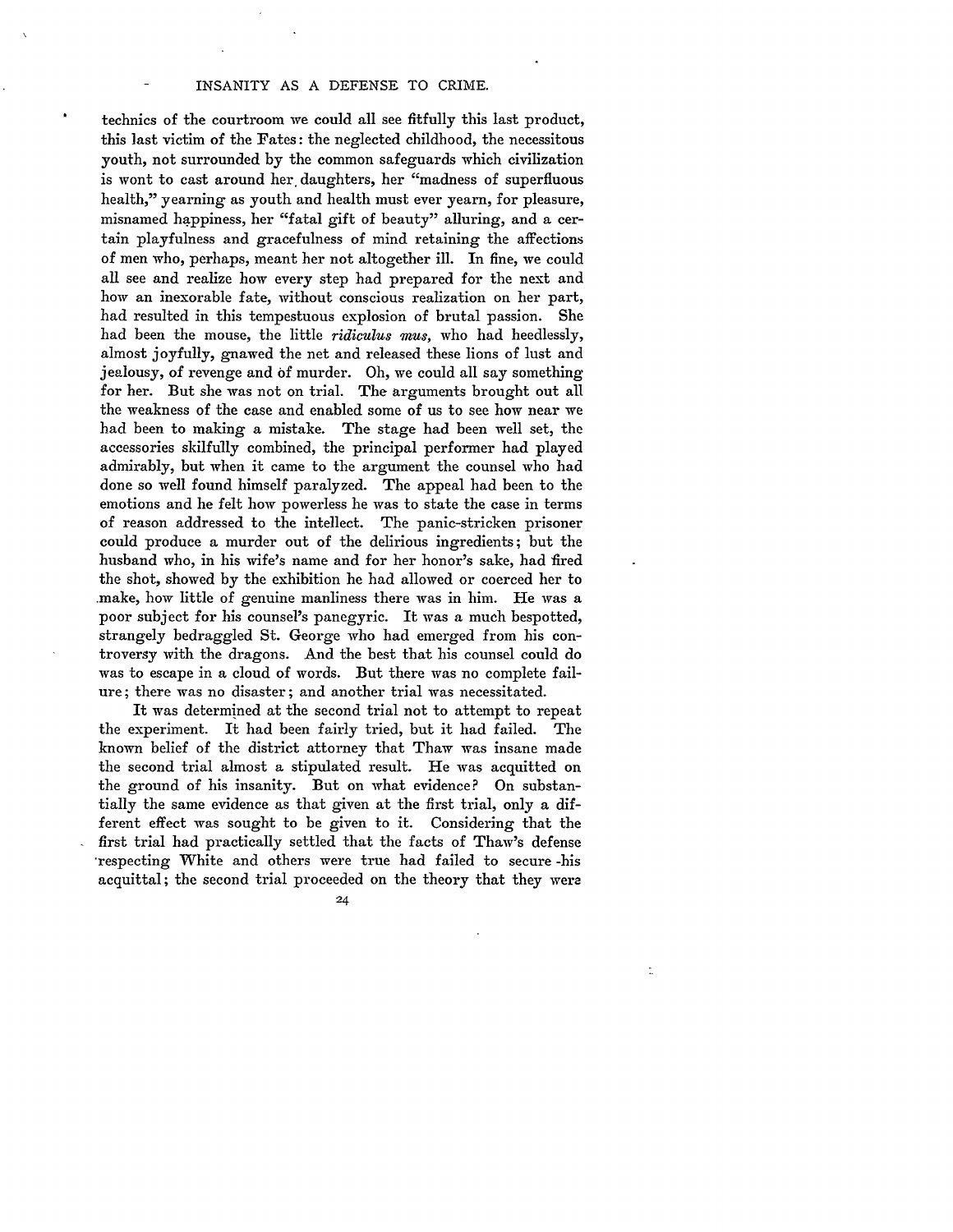#### FREDERICK W. GRIFFIN.

not only false, but so false as to indicate that a man who could believe in them was insane; and Thaw escaped with his life. Now, I call this an extraordinary result. If a man has certain beliefs and they are such as a normal man can believe, indeed if they be founded on truth, he has nevertheless no right to take the life of the man to whom they relate; but if these same beliefs are figments of the imagination, if they are delusions, he has that right; at least he is not to be punished if he acts on it. I do not admire this state of the law. If it does not show that the law is "a ass, a idiot," it cannot be rated higher than "Crowner's quest law." If a man has actually cheated me out of \$10,000, I cannot, with impunity, take his life. But if he hasn't and doesn't owe me a cent and I am under a delusion that he has and does, I can.

I am aware that the question may be said not to be this and that the complete statement of the case is that the fact one entertains these delusions, though the delusions themselves are no defense, is a fact from which one can infer mental unsoundness. In respect of some delusions, this may be so; but when we consider that Thaw's act is constantly being perpetrated by sexually mad and jealous persons who are not legally insane, how far are we to carry our conjectures? What point must mental unsoundness reach in order to justify murder? Let it be admitted never so much, that Thaw's wife was, long before she married or even knew him, violated by White; that everything in her character which subsequently shocked Thaw is attributable to that circumstance; that White had similarly violated all the daughters of the Tenderloin, nay, that he is responsible for the existence of prostitution in the city of New York; that Harry Thaw looked on the perpetrator of these enormities as St. George looked on the dragons of his mythical time, with the same disgust, the same loathing, the same horror-still, I say, the existing law of the state of New York did not justify him in taking White's life. How, then, is the case altered by considering all this to be false, which nevertheless he believed to be true-no matter how incredible. it all is, no matter how deluded he must be, unless you go farther and give evidence of mental unsoundness transcending anything to be implied from it? This evidence was, I suppose, intended to be supplied by the experts. But their testimony was all implicated in those delusions and evolutions out of them. The experts do not make it clear whether Thaw is to be considered insane because he believed in these delusions or because he acted on them-a point of enormous importance to Mr. Anthony Comstock-for whether he

25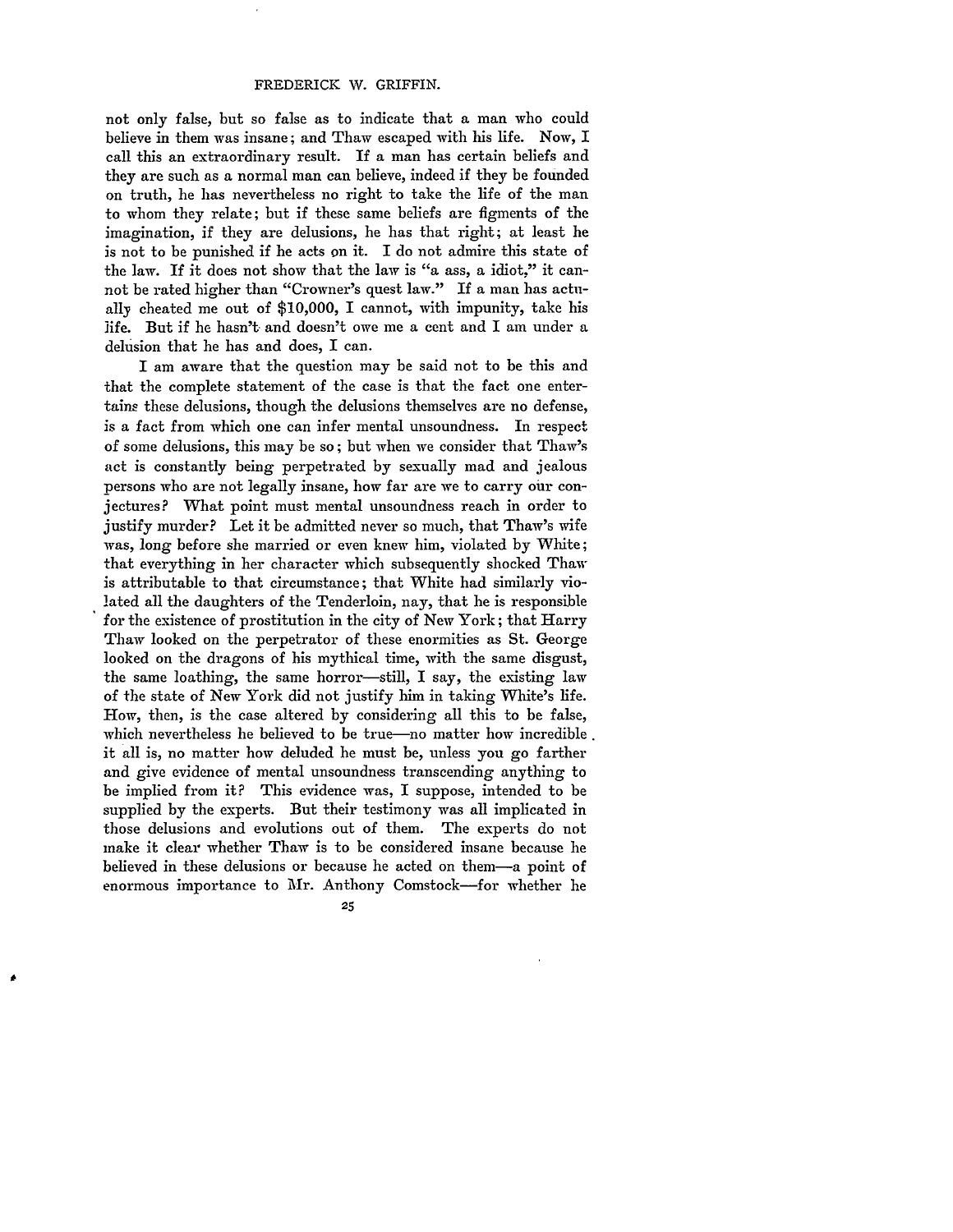is a paranoiac or not seems to turn on the distinction. They said he had an "exaggerated ego." Now, every man has an ego, and it is only out of complaisance to the human race, or when speaking relatively, that we do not assert that every man has an exaggerated ego. It is the ego which constitutes the individual; it is the insistence on the ego which serves as his contribution to any share of success he may have-I say contributes, for it is a shallow philosophy which will suppose it the whole or even the chief ingredient of the whole. As long as the ego is wrapped up in one's self-consciousness it is sufficiently large, it is sufficiently "exaggerated." Nor does it become diminished by one's own reflections concerning it. Only when it shall have issued into outward fact, eventuated in outward endeavor, do the attrition of experience and the reception it has met with in the world reduce it to something like its proper dimensions. As long as by its conformity with the spirit of the age it develops into accomplishment, it cannot be considered exaggerated, however huge the bulk of it. But when, for want of this conformity, the difference between its promises and its accomplishments becomes observable, we call its possessor "a conceited ass" and the like; and when the difference is excessive we say that he is a fool, if it is also grotesque and insane, if it develops into crime. An ego which has fallen on evil times leads one born to kingship to assume the rôle of opera director or to occupy the pulpit; and of one successful in the devious ways of politics, to undertake the correction of current orthography and to degenerate into Omniscience.

This brief account of the natural history of the ego prepares us not to be astonished when we learn that, as an indication of insanity, an exaggerated ego, looking at it alone and. sequestrated from other considerations, is of nearly worthless value. Your man of genius possesses it; so also does every fool. Full-blown specimens can be seen on the boards of any theater in this town every night. Your artist in the fine and sensuous arts almost always exhibits it. What is more to our immediate purpose, no great criminal, however sane he-is admitted to be, ever existed who did not own and flagrantly flaunt, if need be on the scaffold, an enormously exaggerated ego. When we are asked to classify the possessors of the inflated ego we must ask further questions. And if we find that they have a proclivity to crime we may class them as criminal, but not necessarily as insane.

As the exaggerated ego is a deduction from the circumstances of the crime, so the other symptoms mentioned are deductions from

#### 26

 $\mathbf{\hat{u}}$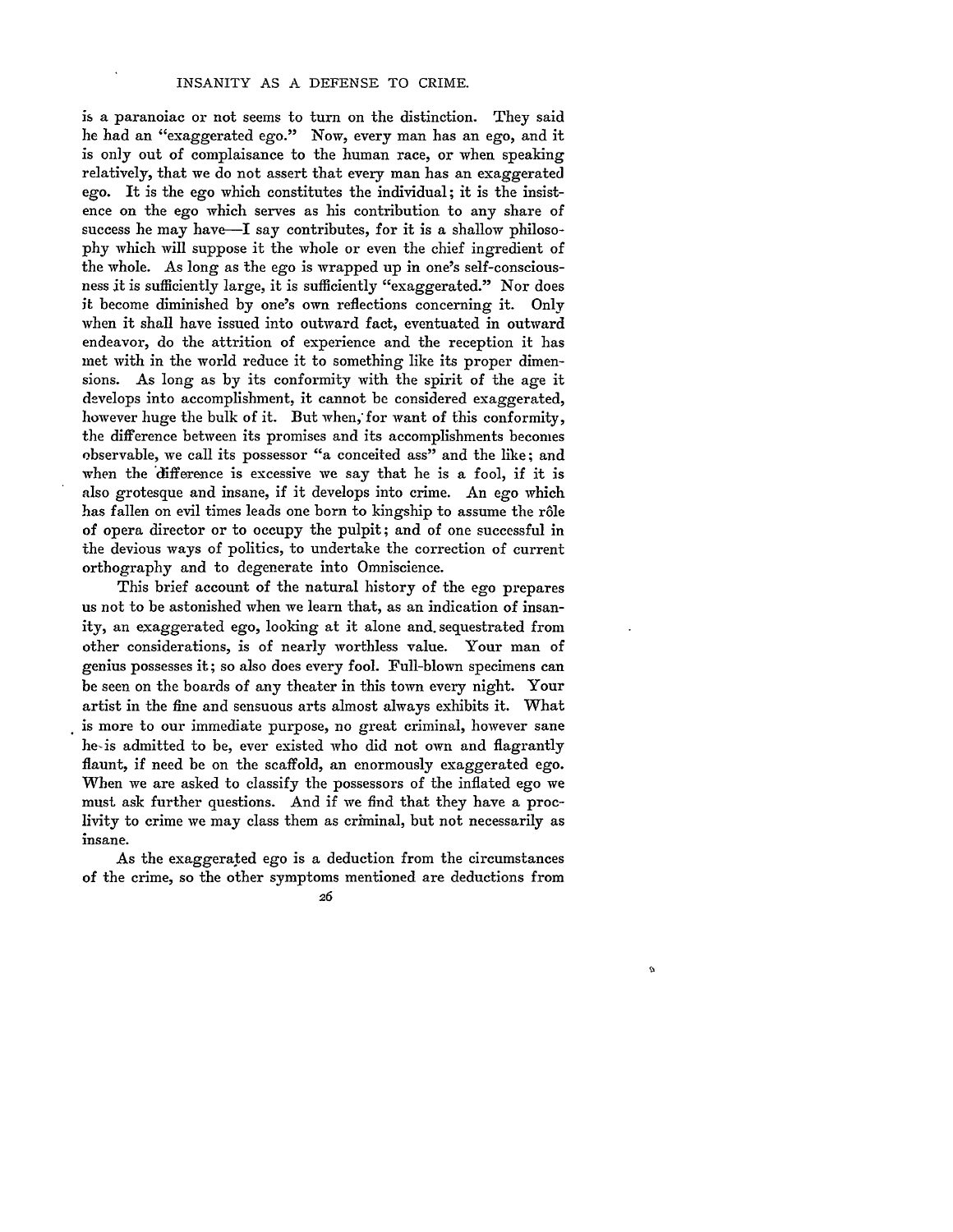#### FREDERICK W. GRIFFIN.

that ego. They say Thaw's belief that he can try or direct his own case better than his counsel shows him to be insane. I see nothing in it except what is to be expected of an undisciplined youth who has been in the habit of having his own way. But in sober earnest-ness I ask if a lawyer ever practiced whose clients, as a whole, did not consistently believe this? Just as he thinks he can try cases, so he sets up to be a literary light and an inordinate desire to write for review or magazine is a sure sign of the paranoiac, say the doctors. In the name of our idolatry, let us pray that this is not so, if we get a dollar a line for it. But all these symptoms mentioned by the experts are simply consequences flowing from the exaggerated ego, and as such are equally applicable to whole classes who are not insane, and eminently characteristic of the entire criminal world. I am not, however, quarreling with the doctors. Thaw is insane, I agree; but he is insane in the sense in which any abominably wicked person is insane.

*.v.*

But this is not, as we all know, the end of the Thaw case. Having asserted, at the first trial, that the facts testified to concerning White were true and showed that he deserved death; at the second, that they were false, but that he was under the delusion that they were true-within eleven months of his commitment he petitions for his liberation that, whether true or false, he was never under a delusion concerning them. If the case heard before Judge Mills had been presented to either of the tribunals which tried him, Thaw must have been sentenced to be hanged. And I wish humbly to state that a condition of the law or the practice under it which permits this playing with a case, as though it-were a shuttlecock, is a travesty on justice. A writ of *habeas* cannot, indeed, be made to perform the office of an appeal or writ of error, and Judge Mills was certainly right when he treated the verdict and judgment of the trial as res adjudicata. No court can impute anything against the verity of that finding. But the question as to whether Thaw has since that adjudication recovered his wits may be an exceedingly embarrassing one if addressed to a judge who may think that, in a legal sense importing immunity from punishment, he had never lost them.

In England an acquittal of a murderer on the ground of insanity results in his incarceration at the pleasure of the Crown. After such an acquittal there should be no appeal to a court of law for his liberation, but only to the source of executive clemency. Courts are not constituted to deal with the complications of such a situa-